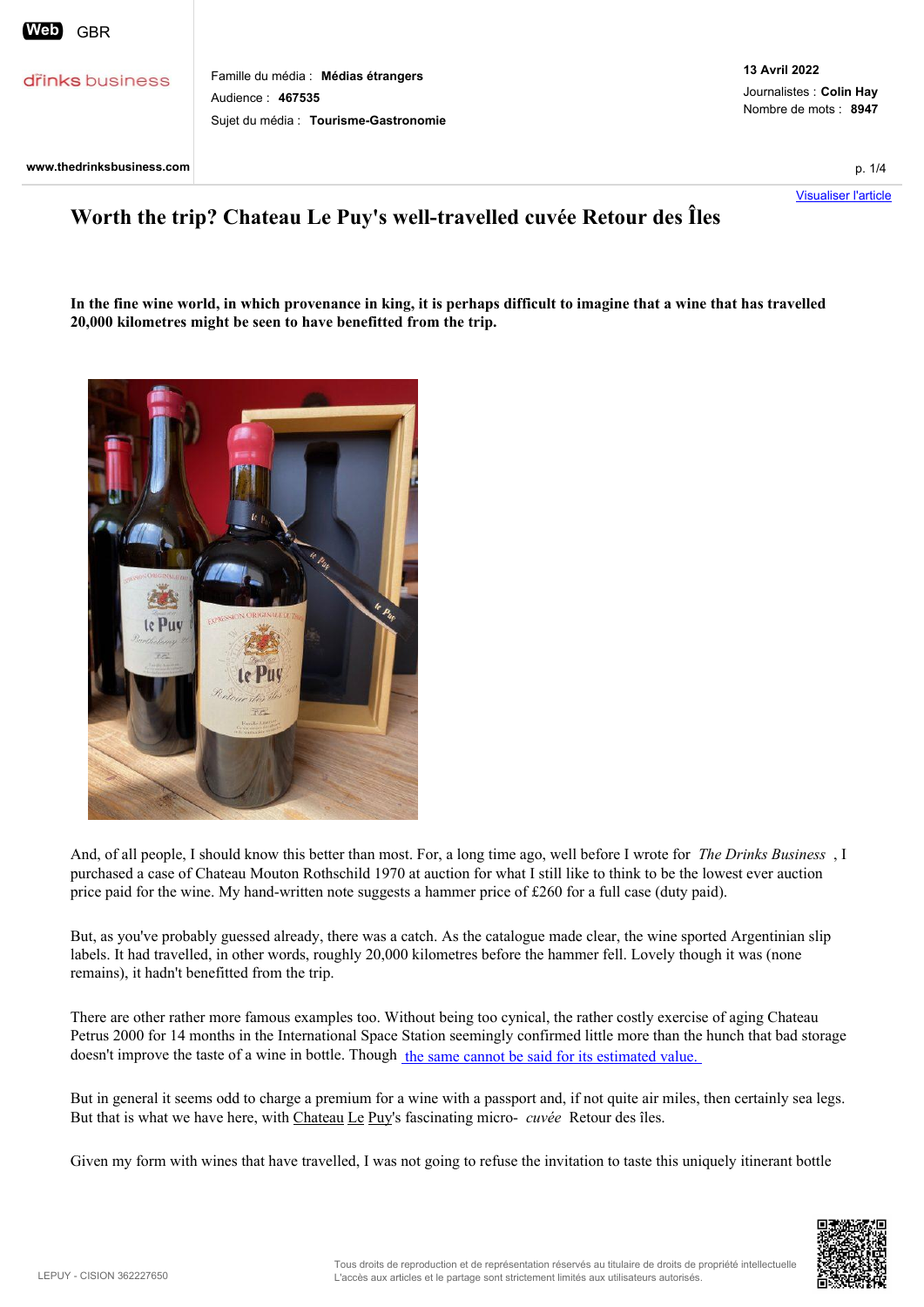**13 Avril 2022**

and, indeed, to compare it directly with the same vintage of the *cuvée* Barthélémy from which the travelling barrels were selected.

We'll come to the tasting presently. But first it is important to say something about the pedigree of this wine. It comes, of course, from Chateau Le Puy, perched high above the Dorgogne at Saint-Cibard on the famous *Coteau des Merveilles* , overlooking Pomerol on the continuation of the fossil-rich limestone plateau of St Emilion itself. At an altitude of 107 metres, the vineyard is the highest in the Bordeaux region with Le Puy itself roughly translating as 'high place', 'summit' or 'mountain peak'.

The property has been in the hands of 15 consecutive generations of the Amoreau family, since 1610 and is farmed entirely organically and biodynamically.

The idea behind the wine comes from Jean-Pierre Amoreau's reading of an article on the Hundred Year's War. This (the war, not the article!), disrupted the sea passage between Bordeaux and England with the effect that, from this moment on, wine destined for England would cross the Channel in northern France rather than be conveyed directly by boat from Bordeaux to London. What interested Jean-Pierre Amoreau most was the observation that the English noted a deterioration in the wine they received and, above all, that they attributed this to the more circuitous route it now took largely by road.

Inspired by this and by his own passion for sailing, he sought to conduct an interesting kind of experiment consigning a carefully selected four barrels of his micro-cuvée Barthélémy to a 20,000 kilometre (and 8-10 month) return trip via the Caribbean on a brigantine sail boat powered only by the winds of the Atlantic. The experiment continues, with the most recent release being the 2018 that I tasted.

Having been carefully stowed aboard, the barrels leave the port of La Rochelle for, respectively, Barbados, Boca Chica in the Dominican Republic, Santa Marta, Puerto Cabezas and Puerto Cortes before returning to La Rochelle and thence to the cellars of Le Puy via Chetumal in Mexico. The details are nicely described in a short voutube video in French, but with English sub-titles.

## **The tasting**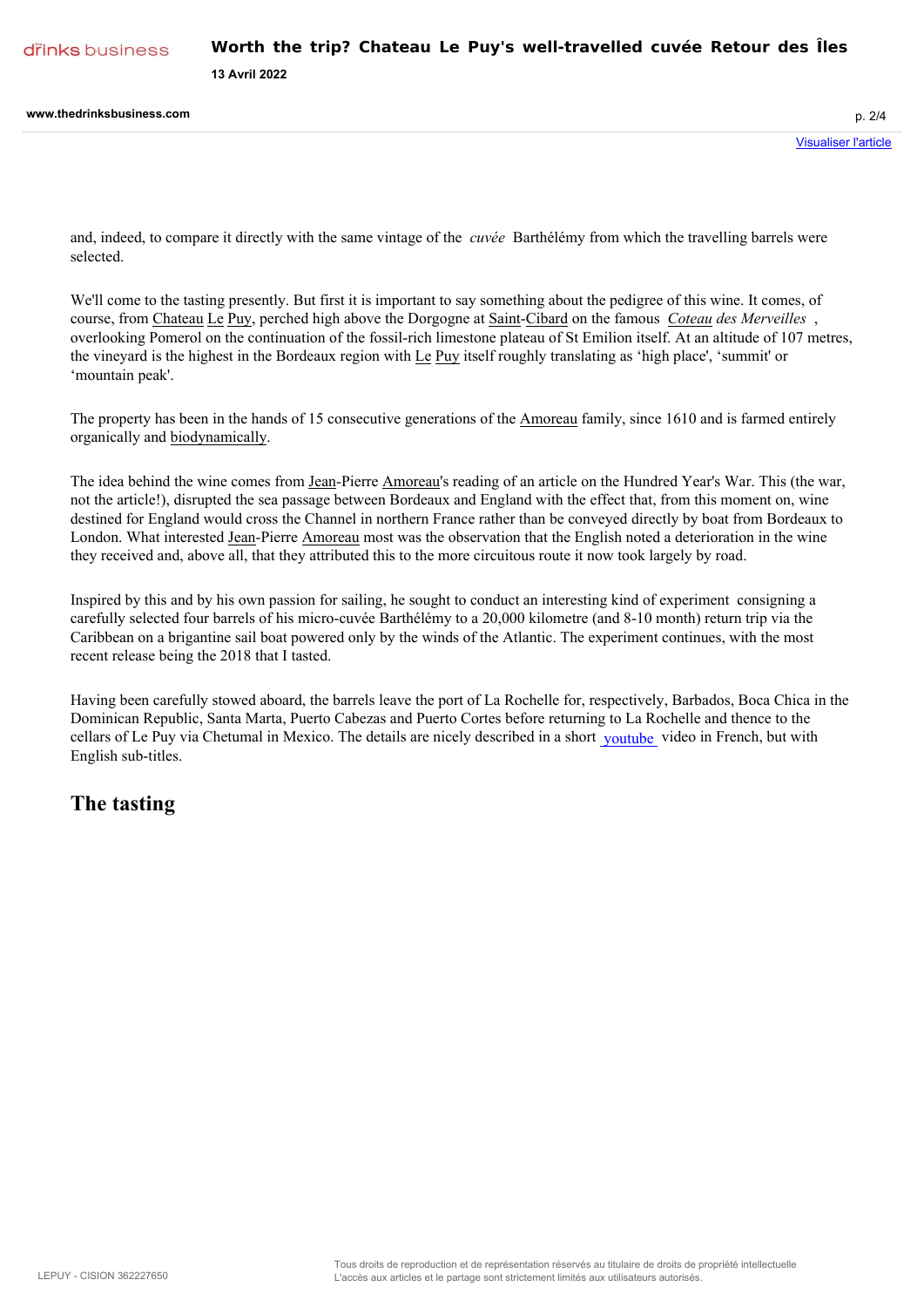

**13 Avril 2022**

So now we come to the all-important question: does a 20,000 kilometre wind-powered round-trip bring something anything to the wine? And, if so, what?

Put in such terms, the question is actually very difficult to answer. For there is more than one variable at work here. But there are a few things that we can be absolutely clear about from the start.

First, both of these wines Barthélémy 2018 and Retour des Îles 2018 are really excellent and are both wonderfully expressive of their impressive and distinct *terroir* . Second, although they each express that *terroir* very well, they do so very differently. These are far from being identikit versions of one another no one contemplating purchasing either bottling should be in any doubt about that. And, third, crucially, the Retour de Îles is unequivocally the better wine in my view.

Just to be clear, my agreement with the property is that I would not score these wines (since Chateau Le Puy does not participate in competitive tastings a view I very much respect). But, were I to have done so, Retour des Îles would have received the higher score of the two (and both would have received impressive scores quite consistent with their elevated price point).

So doesn't all of this imply that a *retour des îles* (a journey to the islands and back) is a good thing and that more wines might ultimately benefit from this or something vaguely equivalent?

Well, not necessarily. There are at least two issues here that need careful unpacking.

The first is the need to differentiate between the respective roles played by the selection of the barrels on the one hand and their long-distance sail-powered *élevage* on the other. The second is, if you like, a question of format the (important) fact